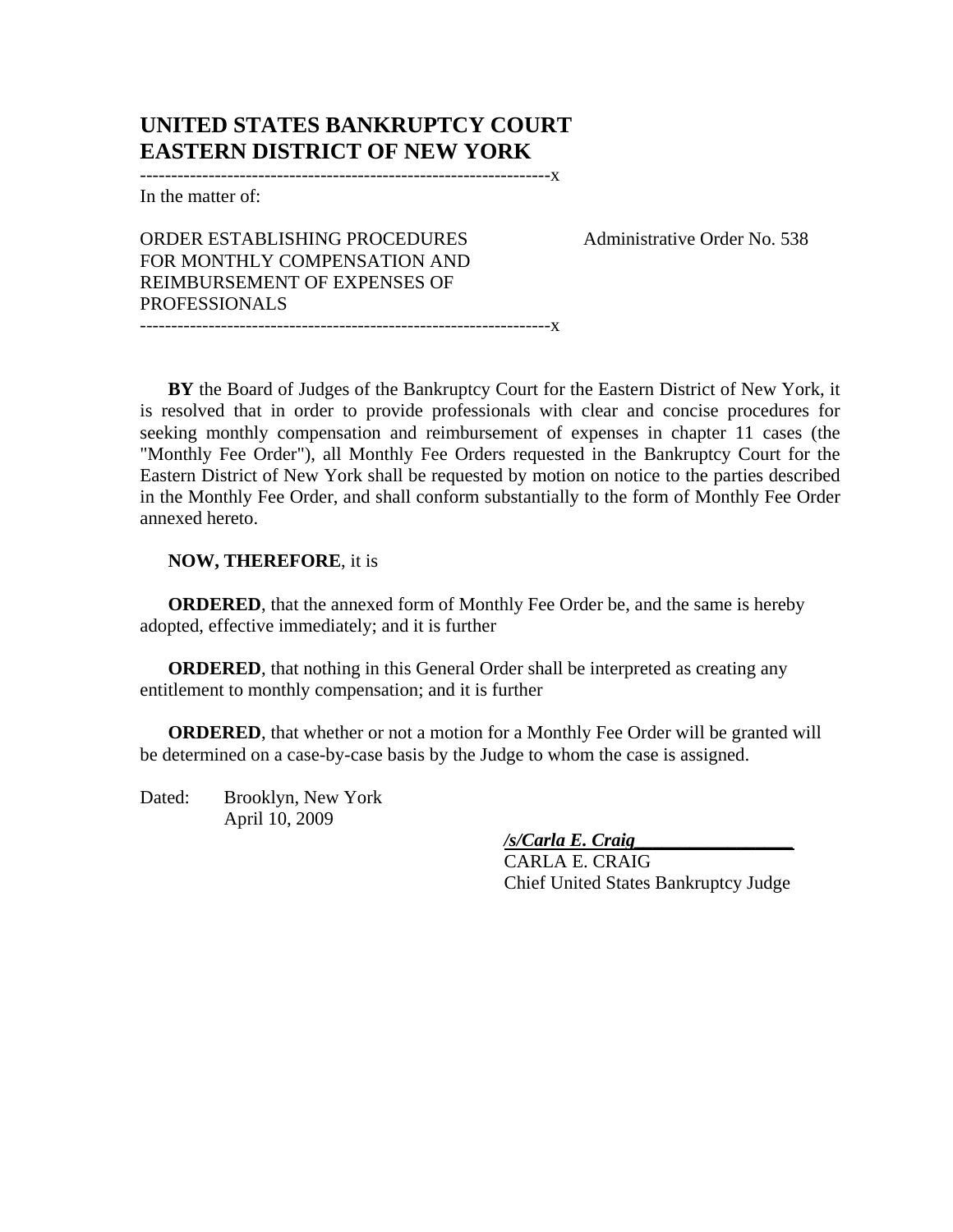# **UNITED STATES BANKRUPTCY COURT EASTERN DISTRICT OF NEW YORK**

---------------------------------------------------------------x

In re:

Chapter 11

Case No.

Debtor.

---------------------------------------------------------------x

### **ORDER PURSUANT TO 11 U.S.C. §§ 105(a) AND 331 ESTABLISHING PROCEDURES FOR MONTHLY COMPENSATION AND REIMBURSEMENT OF EXPENSES OF PROFESSIONALS**

[NAMES OF DEBTOR], debtor and debtor-in-possession (the "Debtor"), moves, by a motion dated \_\_\_\_\_\_\_\_\_\_\_\_\_, 200\_ (the "Motion"), for an order, pursuant to  $\S$ § 105(a) and 331 of the United States Bankruptcy Code (the "Code"), establishing procedures for monthly compensation and reimbursement of expenses of professionals retained by order of this Court, and this Court having determined that the relief requested in the Motion is in the best interests of the Debtors, their estates, and creditors; and it appearing that proper and adequate notice has been given by service of the Motion on the Office of the United States Trustee, counsel to each official committee (if no committee is appointed, the 20 largest unsecured creditors), counsel to all post-petition lenders (or counsel to their agent(s)), and all parties who filed a notice of appearance; and that no other or further notice is necessary; and upon the record of the hearing herein; and upon the representation of the Debtors that this estate is administratively solvent; and after due deliberation thereon; and good and sufficient cause appearing therefor, it is hereby

**ORDERED,** that except as may otherwise be provided in Court orders authorizing the retention of specific professionals, all professionals in this case may seek monthly compensation in accordance with the following procedure:

> (a) On or before the twentieth  $(20<sub>th</sub>)$  day of each month following the month for which compensation is sought, each professional seeking compensation under this Order will serve a monthly statement, by hand or overnight delivery on (i) \_\_\_\_\_\_\_\_\_\_\_\_\_\_\_\_\_\_, the officer designated by the Debtors to be responsible for such matters; (ii) counsel to the Debtors; (iii) counsel to all official committees; (iv) counsel for the Office of the United States Trustee, 271 Cadman Plaza East, Suite 4529, Brooklyn, New York 11201 (Attn: \_\_\_\_\_\_\_\_\_\_\_\_\_\_\_\_\_\_, Esq.); (vi) counsel to all postpetition lenders or their agent(s); and (v) \_\_\_\_\_\_\_\_\_\_\_\_\_\_\_\_\_\_ (anyone else the Court may designate);

> (b) The monthly statement need not be filed with the Court and a courtesy copy need not be delivered to the presiding judge's chambers, because this Order is not intended to alter the fee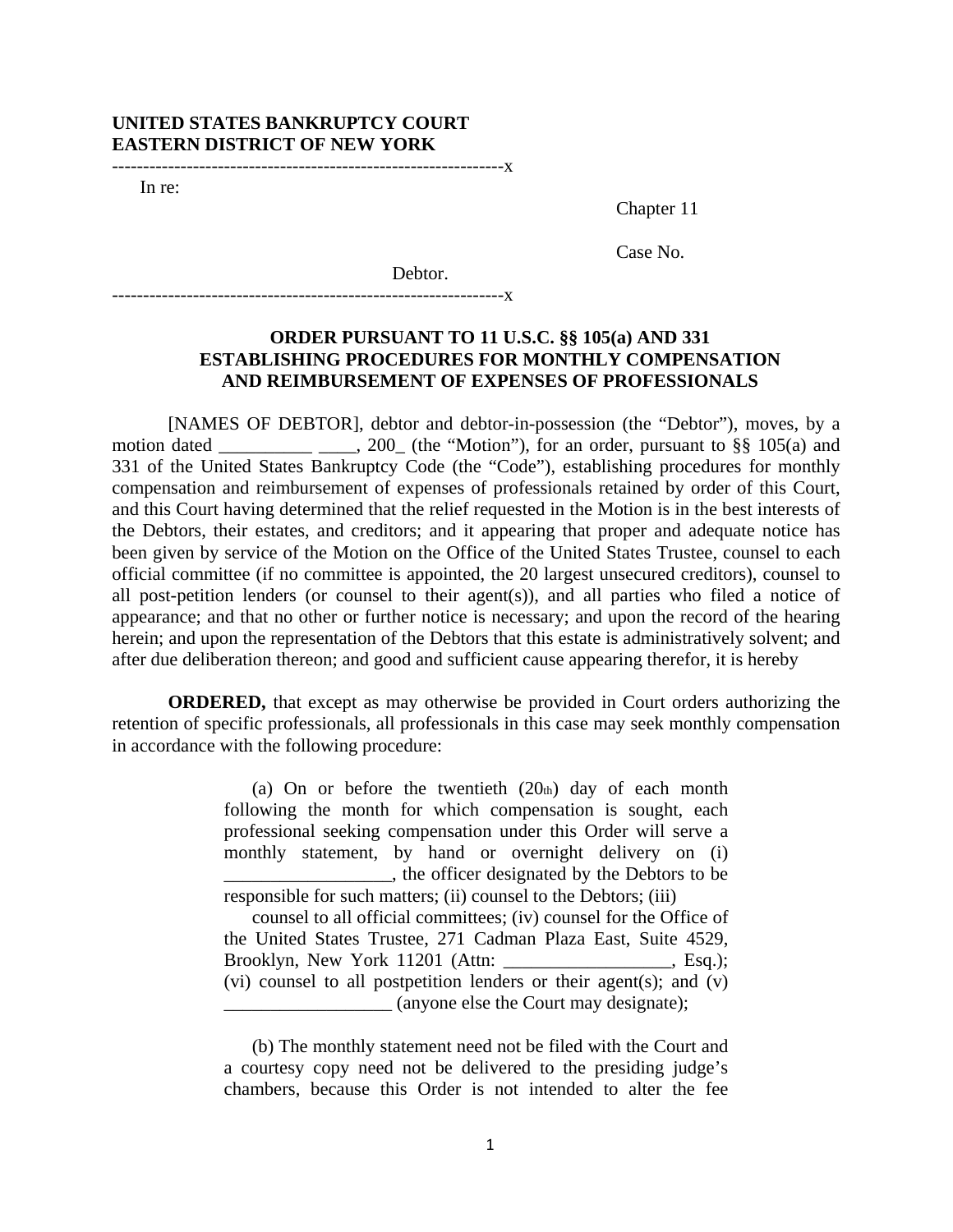application requirements outlined in §§ 330 and 331 of the Code and because professionals are still required to serve and file interim and final applications for approval of fees and expenses in accordance with the relevant provisions of the Code, the Federal Rules of Bankruptcy Procedure and the Local Rules for the United States Bankruptcy Court, Eastern District of New York;

(c) Each monthly fee statement must contain a list of the individuals and their respective titles (e.g. attorney, accountant, or paralegal) who provided services during the statement period, their respective billing rates, the aggregate hours spent by each individual, a reasonably detailed breakdown of the disbursements incurred (no professional should seek reimbursement of an expense which would otherwise not be allowed pursuant to the United States Trustee Guidelines for Reviewing Applications for Compensation and Reimbursement of Expenses Filed under 11 U.S.C. § 330 issued May 17, 1996 as amended from time to time), and contemporaneously maintained time entries for each individual in increments of tenths (1/10) of an hour;

(d) Each person receiving a statement will have at least fifteen (15) days after its receipt to review it and, in the event that he or she has an objection to the compensation or reimbursement sought in a particular statement, he or she shall, by no later than the thirtyfifth  $(35<sub>th</sub>)$  day following the month for which compensation is sought, serve upon the professional whose statement is objected to, and the other persons designated to receive statements in paragraph (a), a written "Notice Of Objection To Fee Statement," setting forth the nature of the objection and the amount of fees or expenses at issue;

(e) At the expiration of the thirty-five (35) day period, the Debtors shall promptly pay eighty percent (80%) of the fees and one hundred percent (100%) of the expenses identified in each monthly statement to which no objection has been served in accordance with paragraph (d);

(f) If the Debtors receive an objection to a particular fee statement, they shall withhold payment of that portion of the fee statement to which the objection is directed and promptly pay the remainder of the fees and disbursements in the percentages set forth in paragraph (e);

(g) If the parties to an objection are able to resolve their dispute following the service of a Notice Of Objection To Fee Statement and if the party whose statement was objected to serves on all of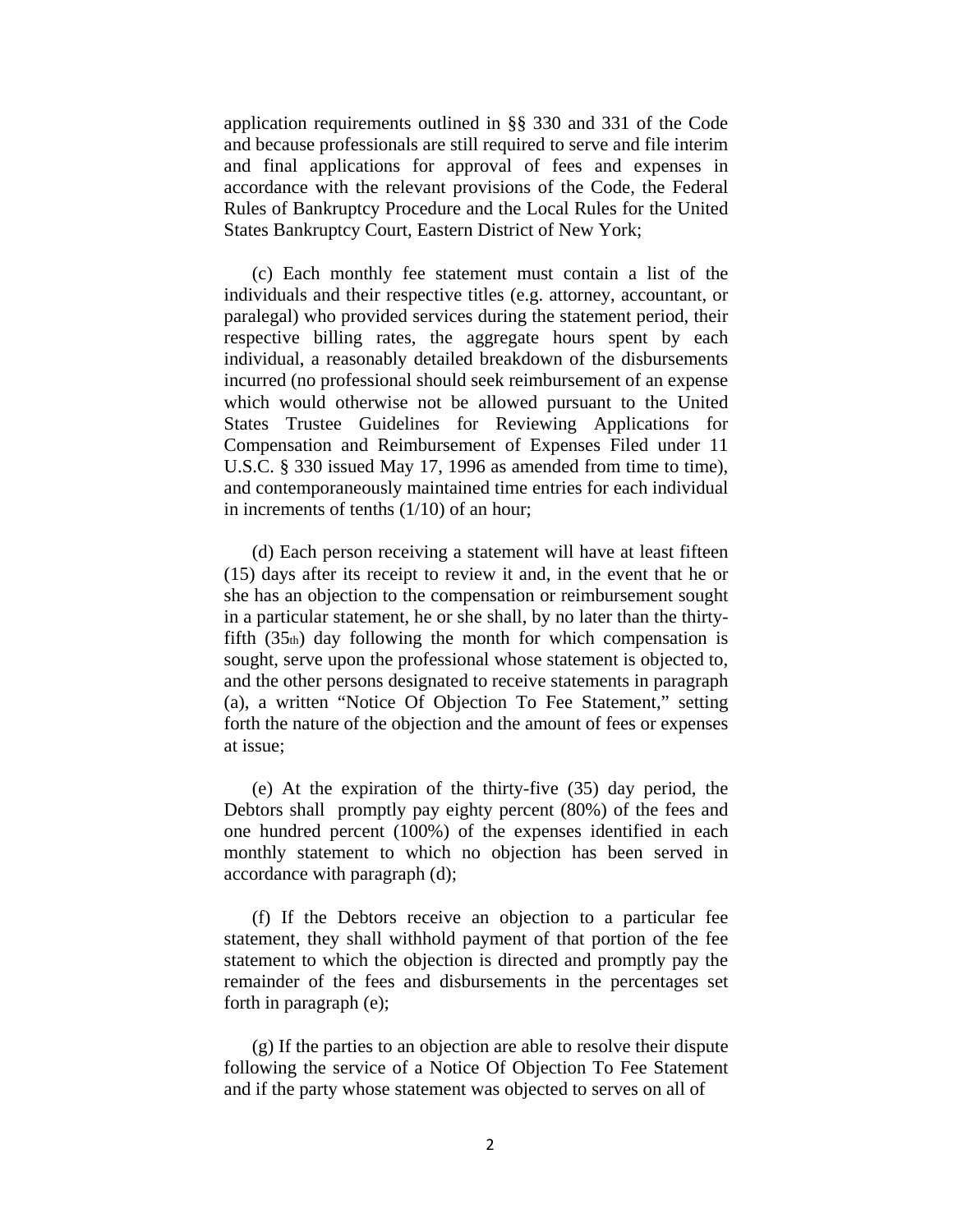the parties listed in paragraph (a) a statement indicating that the objection is withdrawn and describing in detail the terms of the resolution, then the debtor shall promptly pay, in accordance with paragraph (e), that portion of the fee statement which is no longer subject to an objection;

(h) All objections that are not resolved by the parties, shall be preserved and presented to the Court at the next interim or final fee application hearing to be heard by the Court. See paragraph (j), below;

(i) The service of an objection in accordance with paragraph (d) shall not prejudice the objecting party's right to object to any fee application made to the Court in accordance with the Code on any ground, whether raised in the objection or not. Furthermore, the decision by any party not to object to a fee statement shall not be a waiver of any kind or prejudice that party's right to object to any fee application subsequently made to the Court in accordance with the Code;

(j) Approximately every 120 days, but no less frequently than every 150 days, each of the professionals shall serve and file with the Court an application for interim or final Court approval and allowance, pursuant to sections 330 and 331 of the Bankruptcy Code (as the case may be), of the compensation and reimbursement of expenses previously paid;

(k) Any professional who fails to file an application seeking approval of compensation and expenses previously paid under this Order within the time frame set forth in subparagraph (j) above shall (1) be ineligible to receive further monthly payments of fees or expenses as provided herein until further order of the Court and (2) may be required to disgorge any fees paid since the last fee application (or, if no fee application has been filed by such professional, since retention);

(l) The pendency of an objection or the entry of a Court order that payment of compensation or reimbursement of expenses was improper as to a particular statement shall not disqualify a professional from the future payment of compensation or reimbursement of expenses as set forth above, unless otherwise ordered by the Court;

(m) Neither the payment of, nor the failure to pay, in whole or in part, monthly compensation and reimbursement as provided herein shall have any effect on this Court's interim or final